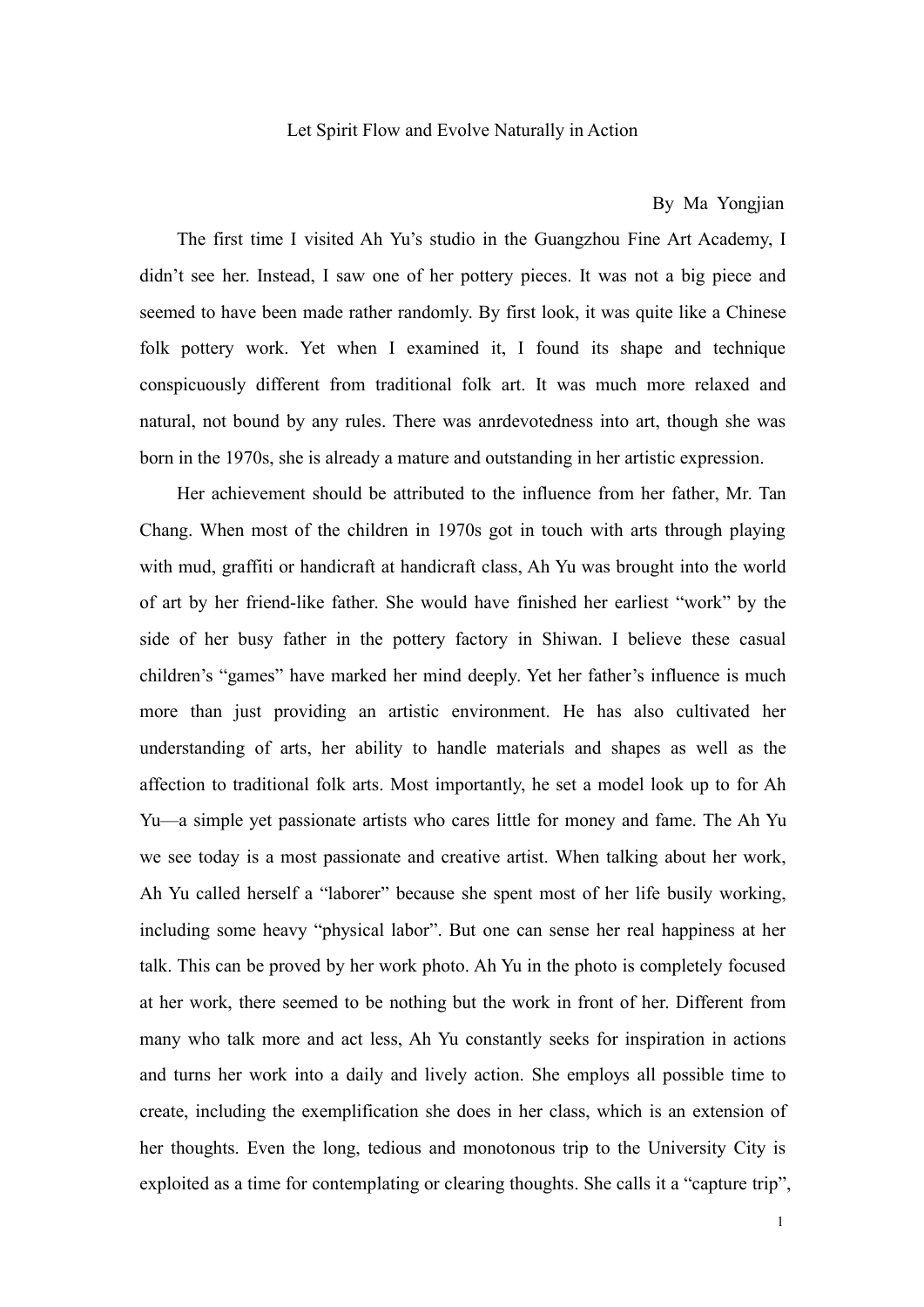meaning a time when she captures all the fast ideas in her mind and formulate them in her notebook

Such an approach of combining life and art closely makes me think that any simple technical analysis of Ah Yu's work will be impudent and superficial, because her work is intricately connected to a spiritual life and spiritual world. These images generated from heart, though austere and silent, would never be ignored. Every time I look at Ah Yu's work, I would feel a power to suck me into that unique spiritual space. That is a complete and sufficient world generated from heart and grows in a most natural condition. It sparkles with an inner spirit. Though it is somewhat connected to reality, one would forget about the existence of real world and would want to accomplish a special and happy heart journey with the artist. Naturalness and self-sufficiency are the fundamental features of Ah Yu's work and therefore her creation always seems to be free and boundless.

I think with her work, Ah Yu has aroused the torpid spiritual power within our hearts, a power uncontaminated by civilization yet has inevitably be suppressed in modern society because people have got lost and superficial with their fathomless desires for materials and cannot see their own hearts clearly any more. Therefore in the 20th century, many western artists tried to seek inspirations from pre-historical aboriginal arts, primitive arts or marginalized folk arts, and tried to use such lively spirit to confront the hard yet cold reality and "civilized diseases" in a more and more refined modern world. However, many approached these artists' work from the perspective of a simple "format revolution" and failed to conceive their meanings in a more spiritual sense. Some "followers" can imitate very well, yet their imitations would seem stiff due to a lack of an inner power. Such intentional study and imitation actually replaces the former boundaries with new doctrines. Yet we do not see such limitations in Ah Yu's work. I think this is a result from the spiritual influence from her father, her own simplistic personality, the enjoyment from a totally selfless working mentality and the efforts of constantly defying rules. I don't see simple appropriation from any object, any former artistic domain or fellow artists' experiment in Ah Yu's work. Instead these elements are like seeds in her mind, after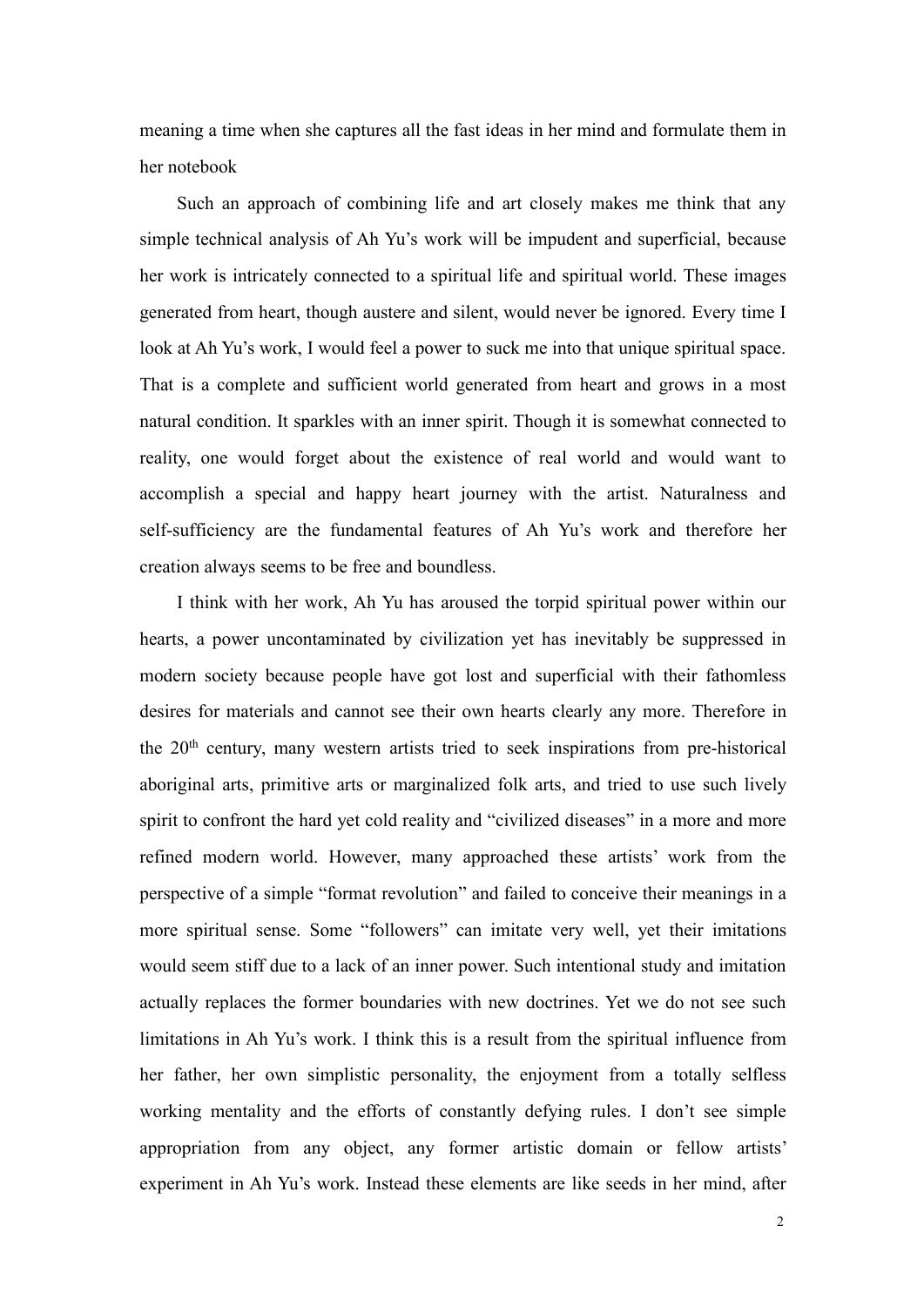her long cultivation has grown into artistic images hallmarked with her own spirit.

Apart from these spiritual seeds, the artist is very curious about unknown domains and incidental shapes. Such curiosity has undoubted stimulate the artist to go into a broader spiritual world. Many times I am surprised by Ah Yu's sensibility towards shapes. Such sensibility, on one hand provides her a sharp observation into random changes in shape; on the other hand enables her to make full uses of such random changes in her work and incorporate these changes harmoniously into her style. In other words, Ah Yu often travels freely in the world of shapes and masters the changes of shapes, make them to grow like an organic creation one after another. In her work, shapes can take the form of full volumes, or can appear in anti-volume "empty holes". They gain life in expanding, intertwining, winding, infiltrating, including or even splitting from each other. They make an easy reference to what 20<sup>th</sup> Century American artist Bullock's words: "I want to become nature". This is a nameless, endless creation that beats with heart. Ah Yu once described to me her creative process. She said she respected the incidental inspiration in her work. That is to say, Ah Yu's creation often does not follow a plan. Most of the time, she just have an idea about what she wants to make. The idea is not the same to the final work. The incidents in the process of creation are a vital part in her work. She thinks creation is a kind of "adventure", a brave endeavor to break "being set up". As a result, Ah Yu's long time in work is not a "repetitive product-making" process, but a constant venture into untouched domain. This also makes her working process intriguing. In this process, any possible or impossible elements can become her motive to create—like a sudden whim or an accident, they can all be part of her new work. No doubt such experimental creation makes the shapes in her work out of control, yet it is also one way of stimulation for her. It should be noted that Ah Yu has mentioned the influence of the artist Zeng Peng many times in her notes, especially his improvisation and quick expression.These are actually an expression of privity between the artist's mind and materials and shapes, gained through long time in working and exploration.

Ah Yu's early work is mainly pottery. In recent years, she has started with metal sculpturing and has been more into the characters of materials. This is a message that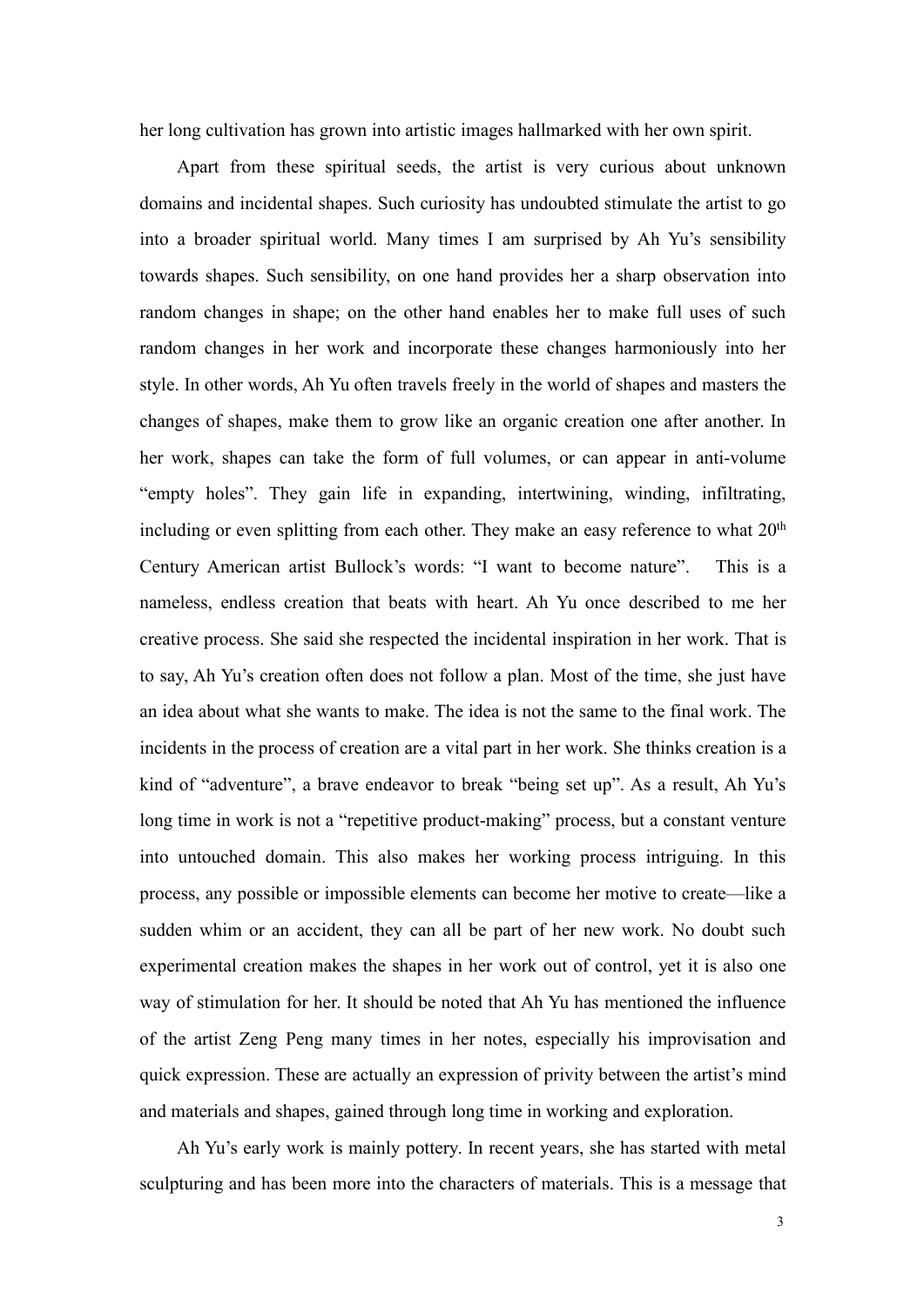Ah Yu has now purposely expand her art space and is also a sign of further development in maturity. Metal sculpturing and pottery are totally different fields in materials. Although they both take form as shape-building, the processes of making them and their effects on the viewers' psychology differ rather greatly. This means some experiences gained during long time working in pottery can cause failures in metal sculpturing. She needs to transform smoothly while maintaining her unique personal style. But obviously she has fully understood and overcome the challenge in such differences. Her metal sculptures make use of features in metal sculpturing very well and have brought many new concepts into material expressing. I think such efforts will help Ah Yu to further identify herself in art and put the shadows of former artists and folk art tradition behind. It has also influenced her pottery work back. I have also noticed that Ah Yu wrote in her notes that she was planning to take a journey to the Northeast in order to understand a certain metal making skill. She said this was unimaginable to herself before. Yet I think this is exactly a sign of further artistic maturity, because she has begun to "communicate" with her materials more rationally and more particularly to ensure the natural flow and evolution of her artistic sensibility.

As a contemporary female artist, Ah Yu has never promoted herself with more modern notions, like the popular ideas of "identity" or "gender". Instead she always makes her art with a quite simplistic mind. It is just such spiritual purity that endowers her work to be beyond time and culture. It makes her work move the viewers no matter in clamor or after the clamor with its spiritual power. One will feel peaceful and relaxed. I think that might be what is most needed in today's flamboyant world.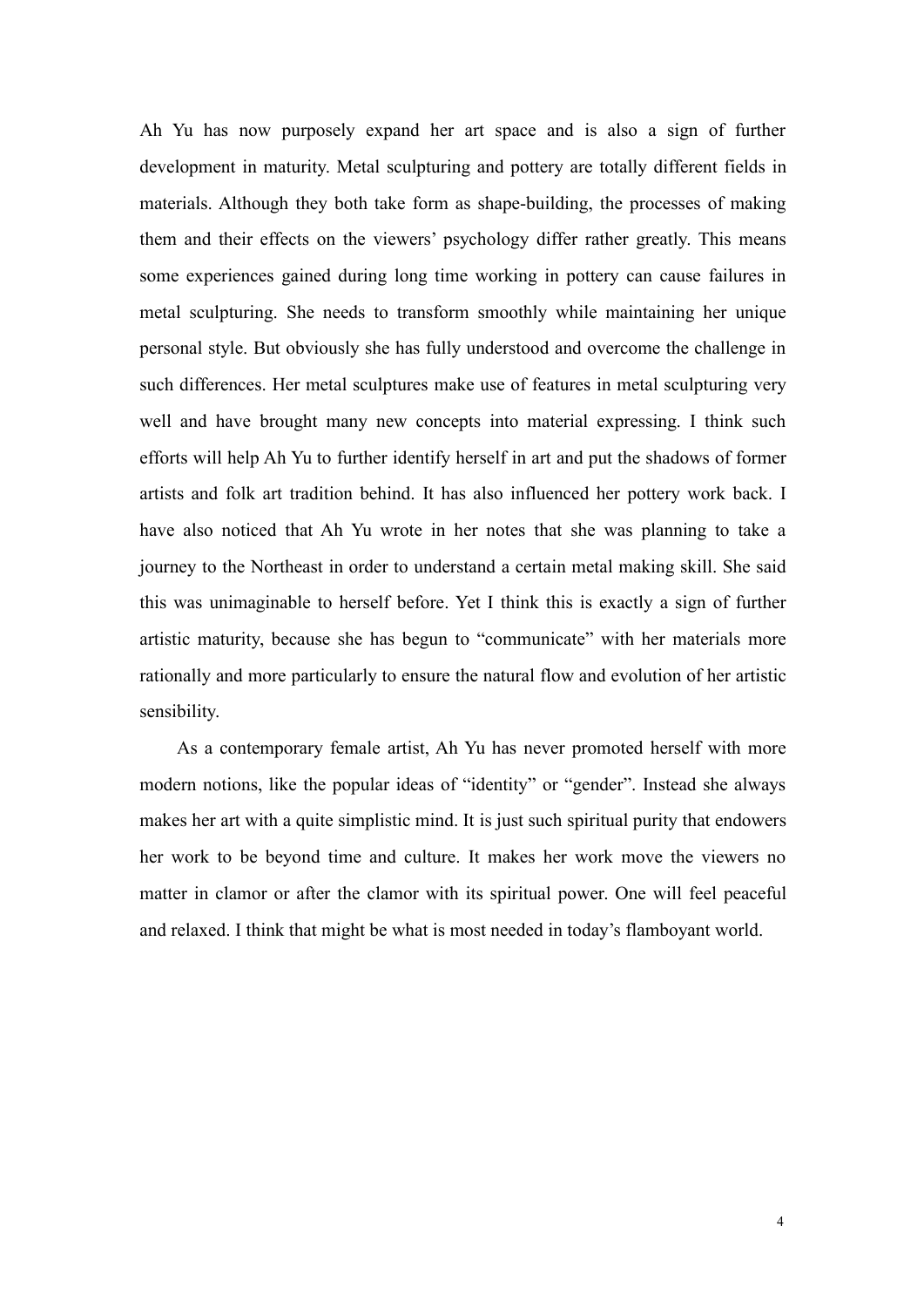Film : « Une vie d'argile » / « A clay life » Jacques Kaufmann Vice-President of UNESCO

La chine est réputée pour être une très ancienne culture. Pour la céramique, on ne peut dénombrer les contributions qui ont leur origine dans ce pays depuis des temps immémoriaux – on parle de 6000 ans -, et qui ont ensuite essaimé dans le monde. Certaines sont encore actives, soit dans certains centres réputés internationalement (Jingdezhen pour la porcelaine par exemple, Ixing pour les théières, etc…), soit au contraire dans des lieux extrêmement reculés, voire oubliés de l'histoire.

Les changements actuels de la société chinoise, rapides et profonds, exigent de conserver comme un trésor de l'humanité les témoignages encore vivants de techniques ancestrales, avant qu'elles ne disparaissent purement et simplement.

Le travail de Tan Hongyu s'inscrit dans ce champ de recherches, et s'apparente à celui de l'anthropologue, soucieux de témoignages qui puissent rendre compte de modes de vie comme de savoirs en danger.

Tan Hongyu observe et filme ainsi, à partir de ses connaissances personnelles dans le domaine et avec un sentiment d'urgence humaniste, ces aspects d'une céramique qui se formulent par des contenus comme : ruralité et besoins locaux, techniques héritées dans la parentalité, besoins vitaux et symboliques.

Le contexte rural donne le cadre, et l'on retrouve les animaux du quotidien, l'agriculture et ses rythmes, les chants du travail ou du repos.

La qualité du document filmé, la véracité du témoignage, les contenus techniques et ethnologiques en font un film émouvant pour tout amateur de céramique, et de manière générale, pour tous ceux qui cherchent les traces d'une humanité échappant, encore un peu, à la mondialisation.

# **"A CLAY LIFE"**

## **a film by** TAN Hongyu

Jacques Kaufmann

**China is famous for its extraordinarily ancient culture, going back an estimated 6'000 years. In the field of ceramics, its contributions to the art of pottery are incalculable. Many of the traditions that have spread throughout the world after originating in China are still alive and actively practised in the country – sometimes in centres that are well-known internationally such as Jingdezhen for porcelain or Ixing for tea pots but, in other cases, often confined to extremely remote rural areas that history has long since passed by.**

**Faced with the pace and depth of the changes taking place in contemporary Chinese society, it is essential to recognize what is leftof these ancient skills as a treasure of humanity that must be preserved before it is too late.**

**Tan Hongyu's work is part of just such an effort and can be likened to anthropological work attempting to document techniques and ways of life that are in danger of disappearing. Informed by his own practice of ceramics and motivated by a real sense of urgency, Tan Hongyu identifies and records on film**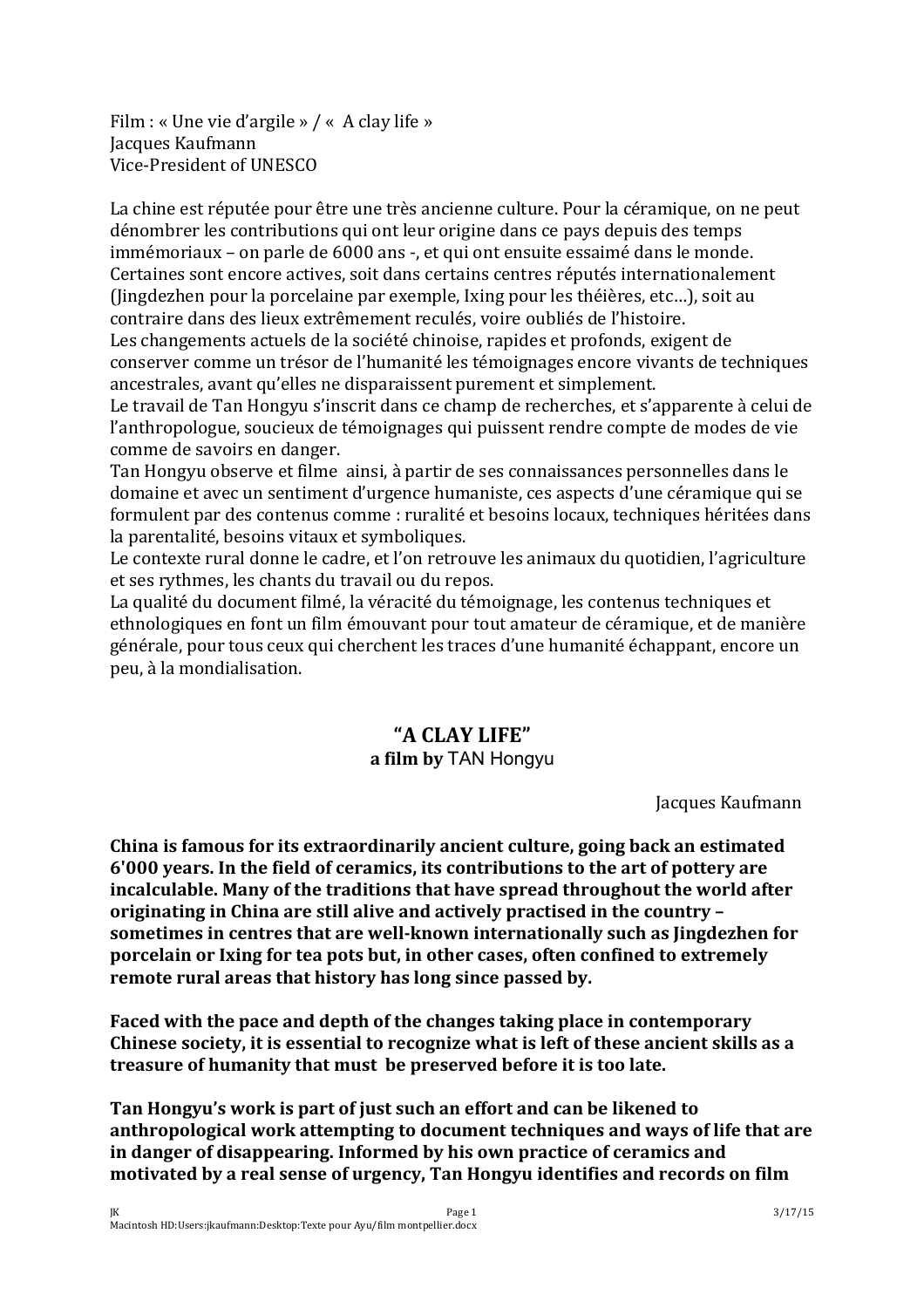**aspects of ceramic practices that are rooted in issues such as rural life and local needs, the transmission of techniques handed down over generations, utilitarian and symbolic functions.**

**Against an bygone rural background, she presents us with a world marked by the domestication of animals, the rythms of small-scale agriculture and the traditional songs that accompany periods of work and rest. The documentary quality of the film, the authenticity of the protagonists, the importance of the technical and ethnographic information it contains make the film particularly moving to anyone interested in ceramics and, more generally, to all those concerned with the survival of human culture in an increasingly globalized world.**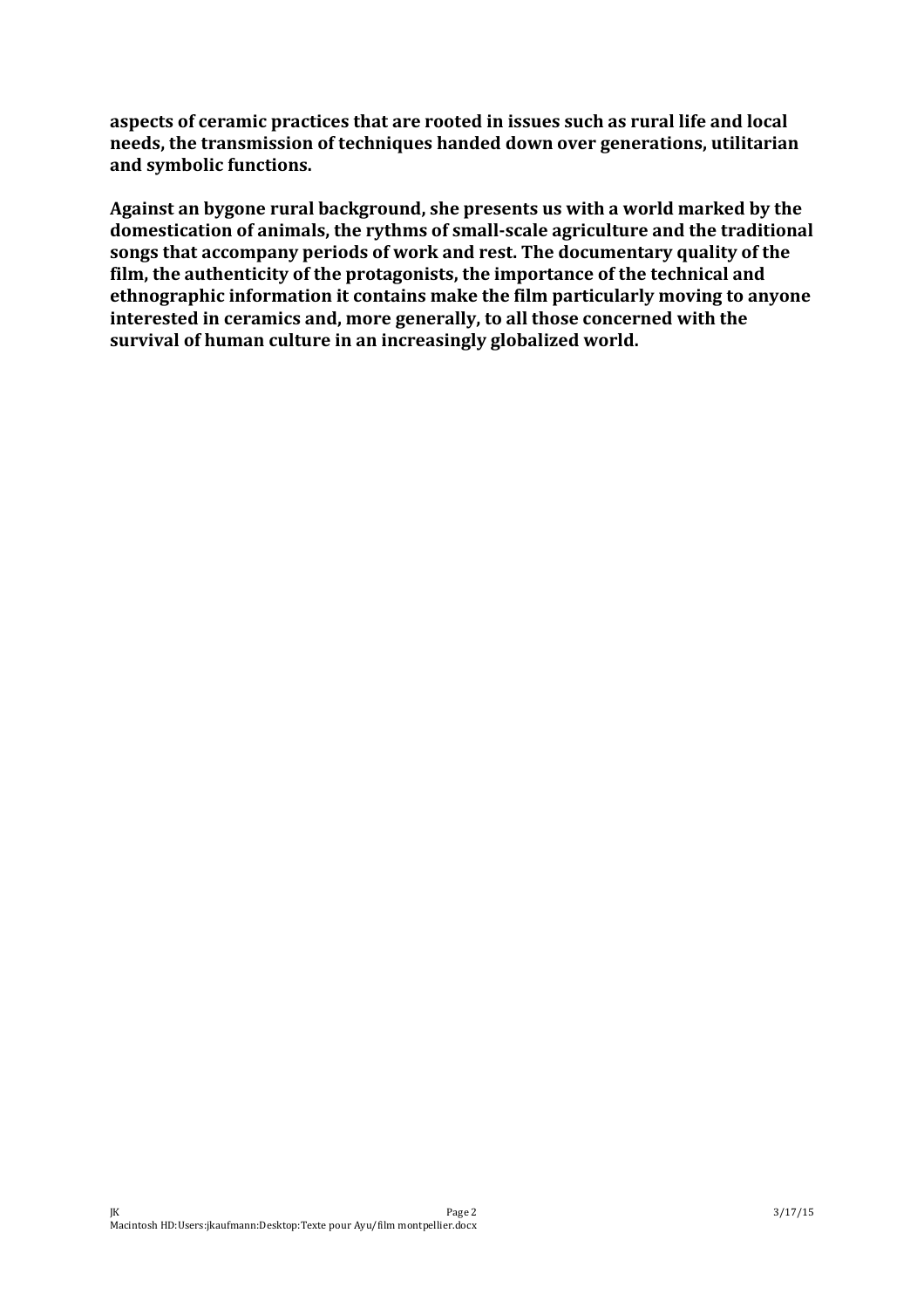

Institut des Sciences de l'Homme 14 Avenue Berthelot F-69363 Lyon cedex 07 Tél. 33 (0) 472 72 64 00 Fax 33 (0) 472 72 64 18 www.modys.fr

 $\bigcap$ 

O Bât. D - Recherche 6 rue Basse-des-Rives F-42023 Saint-Etienne cedex 2 Tél. 33 (0) 477 42 19 86 Fax 33 (0) 477 42 19 83 www.modys.fr

## A propos d'«Une vie d'argile » de TAN Hongyu

J'ai rencontré TAN Hongyu ainsi que Caroline CHENG au 7° FIFAV de Montpellier où nous avions présenté avec Jean-Paul Pénard notre film sur le Vietnam « Sous le vent de la mondialisation : Bat Trang, un village de métier vietnamien ». Il convient même de dire que c'est grâce au Festival que nous avons rencontré ces deux céramistes. Comme je travaille maintenant depuis 14 ans en Chine où, en tant que chercheur CNRS et socio-anthropologue, j'ai réalisé de nombreuses études dans les villes, les industries et les activités et réalisé là 4 films documentaires de recherche, nous avons vivement sympathisés.

Caroline CHENG m'a ainsi invité en mai 2010 à présenter notre film dans son atelier et centre d'artistes de JINGDEZHEN, berceau de la céramique chinoise. J'ai passé 3 jours là-bas et donné une conférence après la projection de notre film, sous-titré pour la circonstance en chinois. Cette séance a donné lieu à un débat passionné et passionnant sur les formes de développement de cette activité et sur les problèmes rencontrés actuellement. D'éventuels nouveaux projets de tournage communs sont d'ailleurs envisagés sur les évolutions de cette ville, au passé brillant mais aujourd'hui quelque peu sinistrée.

J'ai retrouvé pour sa part TAN Hongyu dans son studio de Canton en juin 2011. Je savais, par nos échanges de mails, qu'elle poursuivait son travail ethnographique présenté et primé à Montpellier sur les minorités ethniques (« Pottery of the ethnic minorities in southwest China ») et qu'elle était allé tourner dans l'ile de Hainan. J'avoue avoir eu un choc en découvrant ses rushes et ses premiers montages. Ca n'était plus de la simple ethnographie des gestes du travail des potiers : c'était de l'anthropologie, portée par une caméra très sensible. En travaillant seule cette fois, TAN Hongyu cherchait -sans renoncer à retrouver et sauvegarder la gestuelle technique des potiers de cette île - à intégrer aussi dans son approche la dimension humaine du travail, l'histoire humaine de ces potiers d'un autre âge ; façonneurs de terre ; mais eux-mêmes tellement façonnés par la terre ! C'est ce qu'en les filmant TAN Hongyu essaye de nous faire percevoir. Et ceci, sans aide et sans moyens, seule avec sa petite caméra, son regard et...sa poésie. Nous avons alors beaucoup discuté de ce virage qu'elle prenait presque quasi-intuitivement vers cette approche plus largement anthropologique qu'elle ignorait jusqu'alors . Je l'ai pour ma part vivement encouragée à poursuivre dans cette voie, et à aller au bout de ses intuitions. « Une vie d'argile » est ainsi né au cours de l'été ; un film court, tout aussi sobre qu'émouvant, sensible et prometteur ! Certes ; dans le domaine filmé, TAN Hongyu a encore à apprendre : mais elle expérimente là en Chine une voie nouvelle, pleine de promesses. Une ouverture à soutenir en attendant d'autres projets (peut-être communs) ... et d'autres moyens.

> Lyon le 27 Aout 2011 **Bernard GANNE** Sociologue Directeur de recherche au CNRS